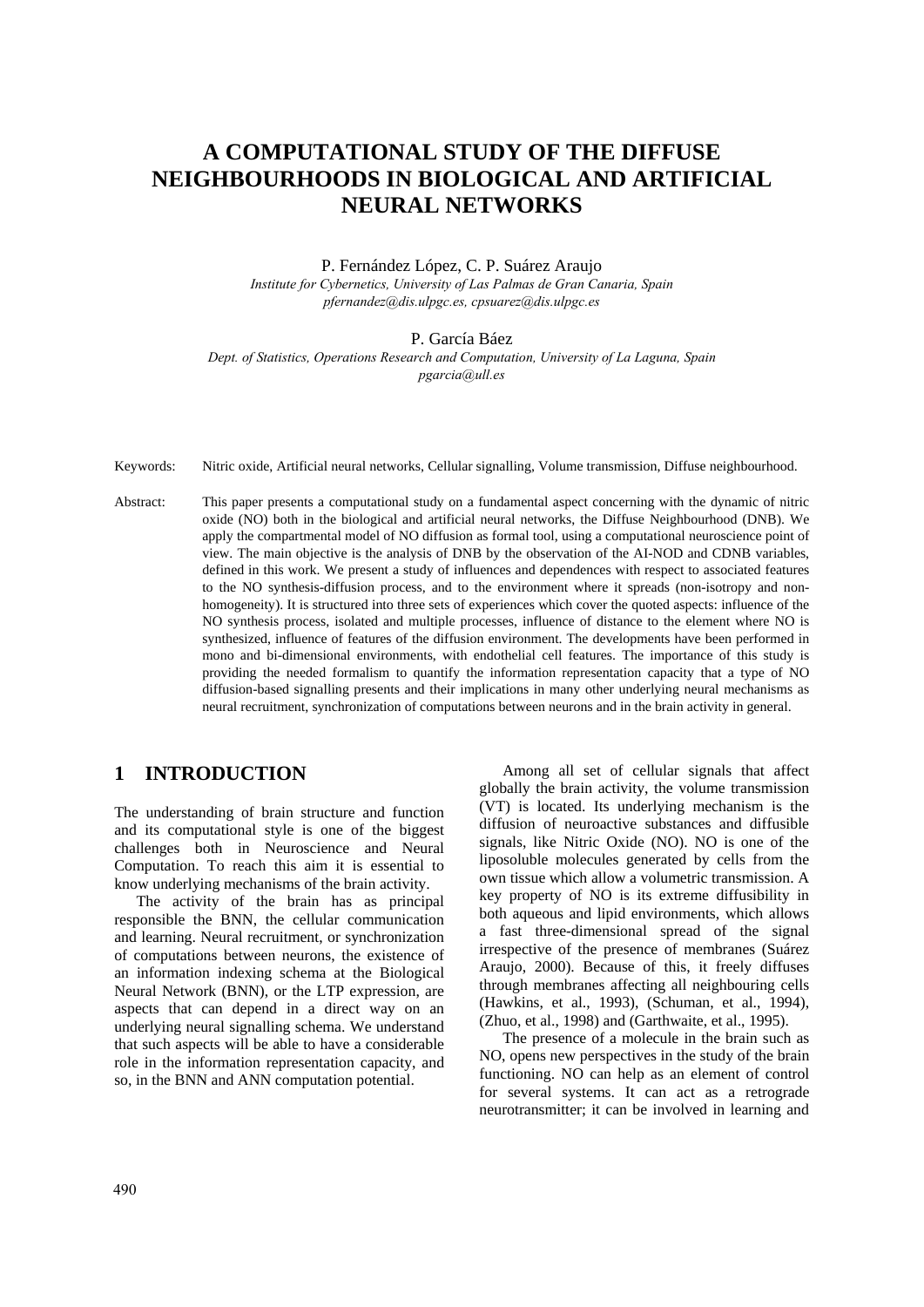memory, and in the LTP process. It is capable to produce hybrid neuromodulation, diffusive hybrid neuromodulation (DHN) (Suárez Araujo, 2000)*.* NO has also opened a new dimension in our concept of neural communication, overlaying the classical synaptic neurotransmission, where information is passed between neuronal elements at discrete loci (synapses).

An intrinsic feature of the NO diffusion is the formation of not-wired neighbourhoods, diffuse neighbourhoods (DNB), which supports the emerging of complex structures. The formation of these structures has been a subject studied by other authors (Krekelberg, 1996, 1997) and (Krekelberg and Taylor, 1998). These studies have been specific studies concerning with the cortical map formation and their relationship with neighbourhoods in the Kohonen SOM. They have not considered the DNB as a possible underlying communication schema in BNN and ANN. Our studies consider this capacity.

Our work introduces and studies fundamental concepts in the formation of DNB, product of the dynamics of NO diffusion. We understand DNB as an auto-contained element in the behavior of NO and the study of its dynamics as essential, independent from the learning model or the neural architecture where it is embodied in. This will provide us a better understanding of the computational skills that NO has; computational skills based on the neural recruitment mechanisms, emergence of complex structures and increase of information capacity and processing. This justifies the need of a generalist and in-depth development like the one our work presents. We provide concepts located in the Theoretical Framework of the study of NO (Suárez Araujo, 2000). It will be able to manage studies of causal aspects of the NO dynamics, and comparative studies with concepts and classical architectures.

In this paper, we focus our effort on the analysis of DNB dynamics and its possible influence in mechanisms and processes at the neural circuit and/or higher level. An important aim is to infer from the analysis a possible implication of VT in the increase of the information representation capacity in both BNN and ANN, in their architectures and in the functional complexity of its main computation element, the neuron.

We present a computational analysis of DNB, based on our compartmental model of diffusion of NO (Suárez Araujo, et al., 2006). This work requires of a set of own concepts of the diffusive phenomena, which we have defined and that are: Directionality of NO dynamics (DNO), Average Influence (AI), Diffusion Centre of the DNB (CDN) and DNB Limit (DNBL).

The importance of this study is providing the needed formalism to quantify the information representation capacity that a type of NO diffusionbased signalling can present.

## **2 METHOD**

Diffusion is the main axis in the study of the NO dynamics (Wood and Garthwaite, 1994), as well as the main responsible of the NO influence to different brain zones from a functional and structural point of view. This influence is materialized, essentially, by means of the Diffuse Neighbourhoods (DNB). This concept allows to analyze how NO influences move by means of diffusion as well as what is their dependence with non-isotropy and nonhomogeneity. The establishment and analysis of DNB, which we will perform using the compartmental model of NO diffusion, precise to formalize intrinsic aspects to the diffusion phenomena and to the NO dynamics. On one hand, we have the directionality measure of the NO dynamics, which provokes different spatial-temporal influences in the diffusion environment. This takes us towards the concept of Average NO Influence, key variable in the DNB definition. On the other hand, its dynamic, adaptive and no local character justifies the need of variables which formalize that dynamism and its effect as diffusion centre of the DNB and DNB limit.

### **2.1 Compartmental Model of NO Diffusion and Concepts of Diffusion**

The compartmental model of NO diffusion (Suárez Araujo, et al., 2006) is a discrete computational model that allows us to study the dynamic of NO, generation, diffusion, self-regulation and recombination, in biological and artificial environments. Its main feature is its simplicity, it can be considered as a general formal tool with biological plausibility. It gathers real features of the diffusion environment such as the no homogeneity and the no-isotropy and possible morphology of the NO synthesis.

It represents an important tool for designing and interpreting biological experiments on NO behaviour and its effect on brain structure and function.

The model is based in compartmental systems (Anderson, 1983) and it is defined by a system of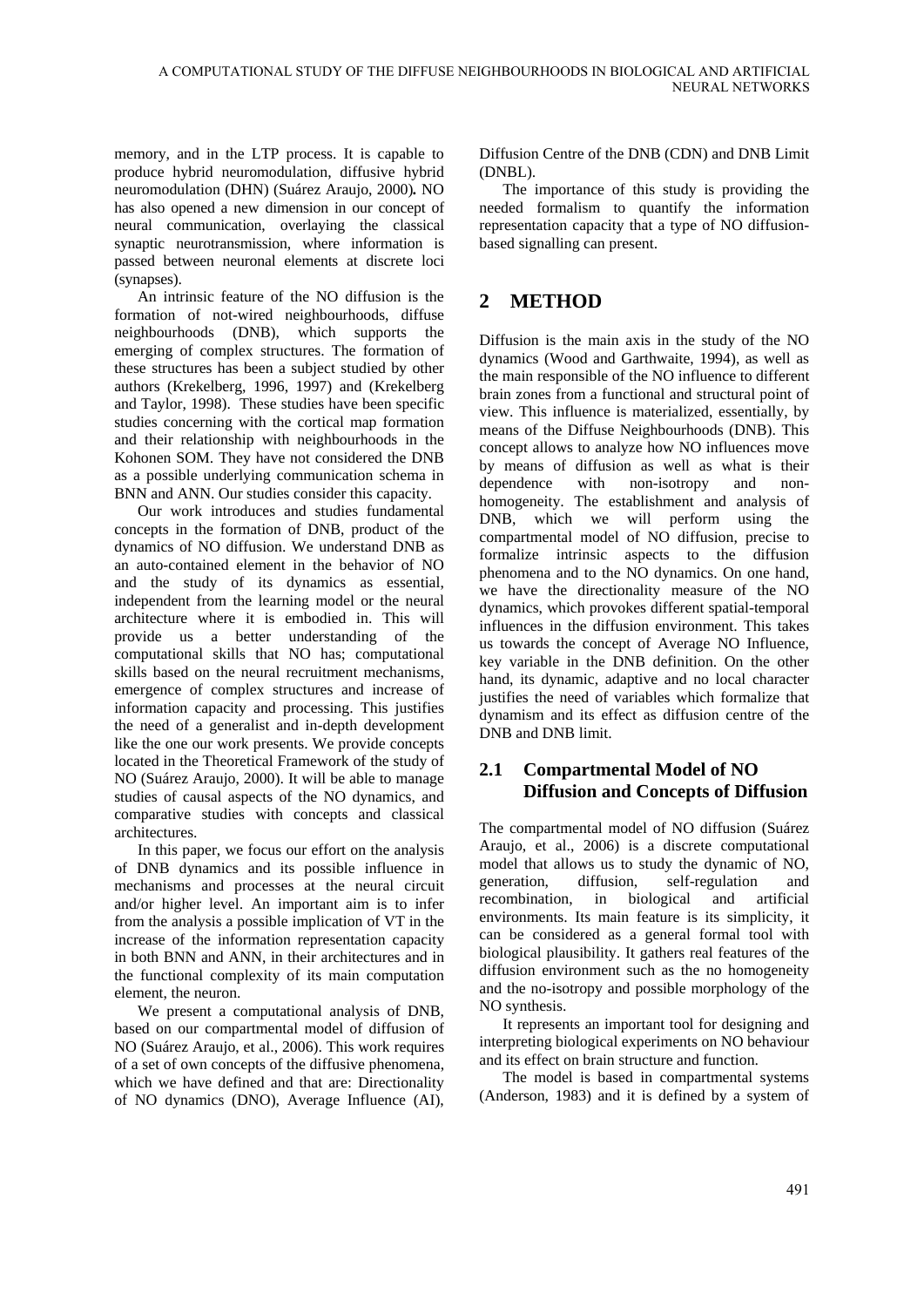first order differential equations, like eq. (1), where we can consider specific cyclic contour conditions.

$$
\frac{dC_i}{dt} = D_{i,i-1}(C_{i-1} - C_i) + D_{i,i+1}(C_{i+1} - C_i) - \lambda_i C_i + F_i \tag{1}
$$

Where  $D_{i,i-1}$  and  $D_{i,i+1}$  are the coefficients of diffusion between the compartments *i* and *i-1* and between *i* and  $i+1$ , respectively.  $\lambda_i$  is the selfregulation parameter of NO. It is being considered, for this case, a self-regulation of NO dynamics proportional to the quantity of concentration, and  $F_i$ is the function of generation of NO.

The computational analysis of DNB, using this model requires of a set of own concepts of the diffusion phenomena, which will be defined and that are: Directionality of NO dynamics (DNO), Average Influence (AI), Diffusion Centre of the DNB (CDN) and DNB Limit (DNBL).

#### **NO Directionality, (NOD)**

NOD allows to assign an *i* state to every compartment, associated to the movement that NO has along each dimension. Basing on this, it can be measured the permanence time of compartment *i,* in such state, and to calculate the Average NO Influence that a source *i* compartment can be causing on a destination compartment *j*.

NOD is formally defined for an *i* compartment by equation 2. Its value is function of the NO concentration dynamics associated to the adjacent compartments, according to the propagation schema defined for each dimension.

$$
\frac{dG_i}{dt} = D_{i+1,i+2}C_{i+2} \n- (D_{i+1,i} + D_{i+1,i+2} + \lambda_{i+1})C_{i+1} \n+ (D_{i+1,i} - D_{i-1,i})C_i \n+ (D_{i-1,i} + D_{i-1,i-2} + \lambda_{i-1})C_{i-1} \n- D_{i-1,i-2}C_{i-2} \n+ F_{i+1} \n- F_{i-1}
$$
\n(2)

Basing on the NOD value in each dimension, an *i* compartment can be located on 3, 9 or 27 states, for environments with one, two or three dimensions, respectively, Table 1.

Basing on time proportion, over the total time of the diffusion process in which compartments are located in one state, it can be calculated the Average Influence that an *i* compartment is performing into another *j* compartment.

Table 1: Possible states of a compartment in monodimensional environments and its NOD values.

| <b>State</b> | $G_i$ Condition |
|--------------|-----------------|
|              | $G_i < 0$       |
|              | $G_i > 0$       |
|              | $G_i = 0$       |

#### **Average Influence (AI)**

Average Influence between compartments by the NO dynamics (AI) is a magnitude that quantifies the influence *k* compartment is performing into *r* compartment.

$$
I(k,r,t) = \max\left(\prod_{i \in T(k,p,r,T(p,q,r,T(\ldots)))} \psi(i,E_T,t)\right) \tag{3}
$$

Where *i* is every compartment that is located on  $T(k, p, r, T(p, q, r, T(...)))$ , path, definition-recursive, which goes from  $k$  compartment to  $r$  compartment, passing by intermediate compartment *p* and using path  $T(p, q, r, T(...))$ . The function  $0 \leq \psi(i, E_T, t) \leq 1$ defines the time proportion, over the total process time *t*, that *i* compartment is located on the  $E_T$  state in favor of the direction followed that path *T* defines. This magnitude is computed for a determined instant, being able to vary throughout time.

#### **Diffuse Neighbourhood (DNB)**

Diffuse Neighbourhood (DNB) of an *i* compartment, (4), is constituted by a set of compartments which fulfill certain criteria with relation to the AI *i* compartment is performing in them.

$$
V_i(t) = \{j : Q(I(i, j, t))\}
$$
\n(4)

Where  $Q(I(i, j, t))$  is the  $Q$  criteria over the AI that  $i$  compartment performs in the  $j$  one, and  $j$ represents every compartment that fulfills *Q*. *Q* can be the exceed of a threshold value  $\theta$  by the AI. This way,  $j ∈ V_i(t) \Leftrightarrow Q(I(i, j, t))$  is fulfilled, where *Q* is defined according to the logical expression  $I(i, j, t)$  >  $\theta$ . Another criterion could be that AI is located between two values,  $\theta_1$  y  $\theta_2$ . So  $Q$  criterion would be defined by the logical expression  $\theta_l < I(i, j, t) < \theta_2$ . The way in which *Q* criterion is defined causes different types of neighbourhoods, and the DNB of a compartment can change throughout time. This way, the DNB is dynamic and adaptive that generates complex structures. These aspects of the DNB can be featured by tracing the diffusion centres of every instance of the DNB throughout time. This diffusion centre of the DNB (CDNB) determines a position, which corresponds to the averaged position of all the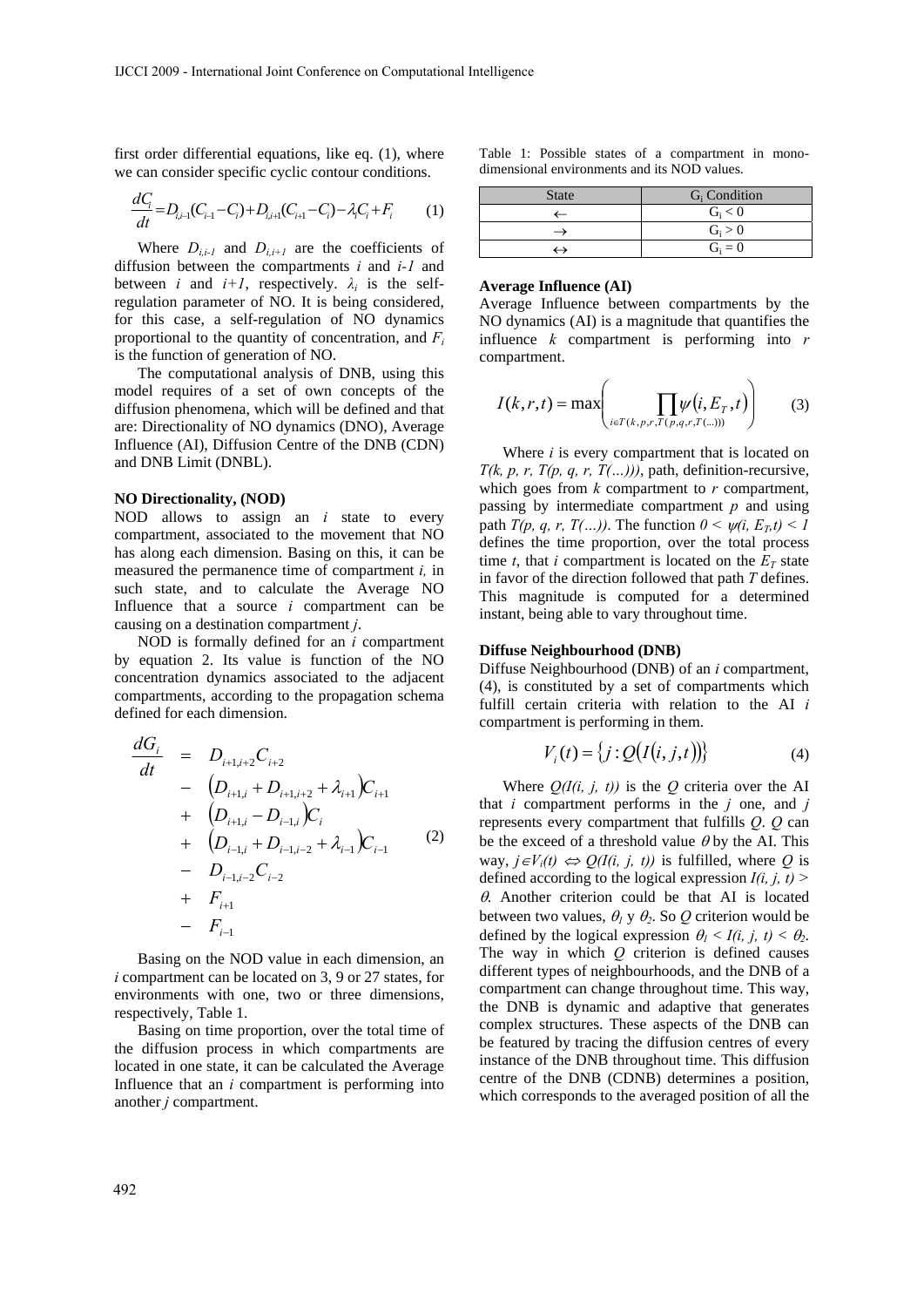influences that compartments belonging to the neighbourhood perform between them

$$
\mathbf{C}(V_i, t) = \sum_{j \in V_i} I(i, j, t) \mathbf{r}_j / \sum_{j \in V_i} I(i, j, t)
$$
 (5)

Where **r**j corresponds to the position *j* compartment has in the diffusion media.

#### **Diffuse Neighbourhood Limit, (DNBL)**

We define Diffuse Neighbourhood Limit (DNBL) of an *i* compartment as the  $max(|\mathbf{r}_i - \mathbf{r}_i|)$ , where  $\mathbf{r}_i$  is the position vector of the *i* compartment,  $\mathbf{r}_i$  is the position vector associated to the *j* compartment, and such compartment corresponds to any of the compartments belonging to the DNB of the *i* compartment  $i, j \in V_i(t)$ .

### **3 RESULTS AND DISCUSSION**

We have performed a computational study of NO dynamics, using the compartmental model of NO diffusion by the observation of the AI-NOD and CDNB variables.

We have focused our efforts in the analysis of one of the great potentialities of NO as diffusive signalling, the emergency of DNB and so, of complex structures. We have established influences and dependences with respect to associated features to the NO synthesis-diffusion process, and to the environment where it spreads (non-isotropy and nohomogeneity) (Syková, 2001). We have structured the study into three sets of experiences which cover the quoted aspects: influence of the NO synthesis process, isolated and multiple processes, influence of distance to the element where NO is synthesized, influence of features of the diffusion environment, isotropy and homogeneity, presenting our obtained results in this section.

The first two studies have been performed in a mono-dimensional environment, figure 1, with endothelial cell features. The values of the diffusion and auto-regulation constants are, respectively, *D =*  3,3·103  $\mu$ m<sup>2</sup>s<sup>-1</sup> and  $\lambda = 1,3863$  s<sup>-1</sup> and average life t½=0.5s. (Malinski, et al., 1993)



Figure 1: Environment of 401 compartments. The synthesis processes are in the compartment 201 for synthesis alone, and at 101, 201 and 301 for multiple syntheses.



Figure 2: I(201, 251, t), I(201, 301, t), I(201, 351, t) AI Profiles that compartment 201 produces into compartments 251, 301, 351.

Figure 2 shows the AI which exerts the compartment 201 into compartments placed at different distances from it. It is observed the AI dependence with the distance to the NO-generator compartment and time. The synthesis process at compartment 201 starts at  $t = 0$  s., takes 0.2 s. and presents trapezoidal morphology (Suárez, et al., 2006). We have observed that *I(201, 251, t)* gets its maximum,  $I_{max}(201,251,t) \approx 45\%$ , at  $t \approx 2.75$  *s*. Initially, compartments produce influence into other compartments, in a fast way, the more the less distance. This is fundamental to propitiate neural recruitment processes, computations synchronizations, adaptations to changes of environment. Thus, when synthesis is over, there already exists an AI greater than 15% of *Imax(201, 251, t)*. After reaching its maximum, *I(201, 251, t)*  decays at a faster speed, getting at  $t = 5$  s., negligible values. *I(201, 301, t)* takes a 25% more than *I(201, 251, t)* in reaching the maximum, and *I(201, 351, t)* a 30% more, being the max influences much lower in these compartments. When increasing the distance in 50µm, the max AI value falls in a 50%, and when increasing it in 50 µm. more, *Imax* decreases a 75%, Figure 1. This analysis takes us to another concept as "the importance of neighbourhood" is threshold value of *I* which compartments have to reach to consider them as belonging to a DNB. Thus, DNB are dynamic and adaptive, being formed gradually in time by means of the incorporation of compartments and, at the same time, modifying their order at the neighbourhood. Importance will be an indicator of the generated DNB stability; the more stable the DNB, the lower its importance. This changing character of DNB handles working in non-stationary environments, real environments. It can help the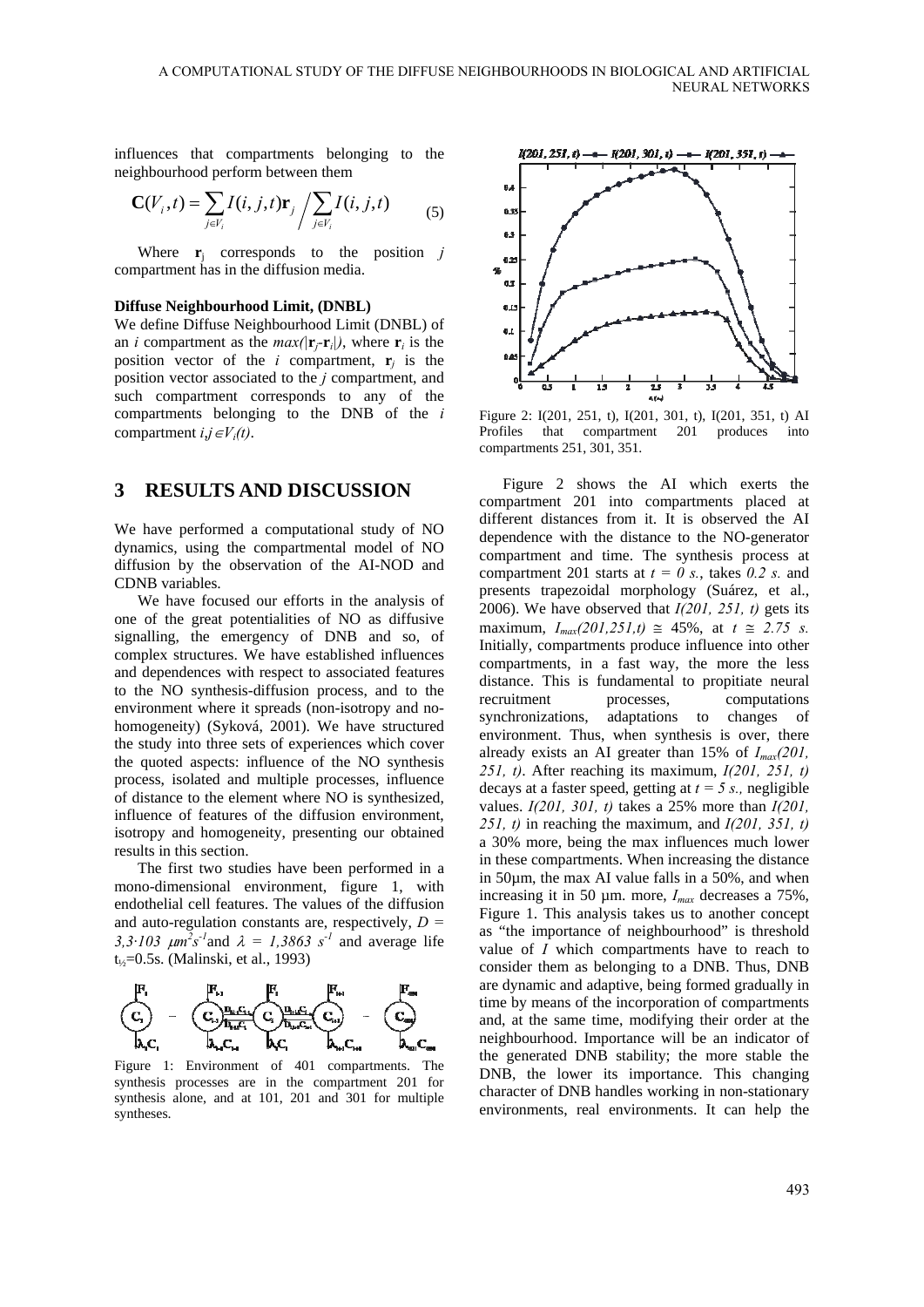formation of cortical maps (Krekelberg, 1996) and (Krekelberg and Taylor, 1998), hybrid complex structures, DNB + wired neighbourhoods, as well as the incorporation of volume learning into BNN and ANN.

All these computation and/or information representation potentialities will be more justified with the emergence of complexity in DNB when we increase complexity in NO generation processes.

We have studied the dynamics in an environment where there coexist several simultaneous synthesis processes. We analyzed the AI in compartment 251, when synthesis process exists in two symmetrical positions to 251 at both sides. We have observed a dynamics where compartments with minimum influence exist. *I(201, 251, t)* as well as *I(301, 251, t)* are lower than 3,5%, Figure 3. Thus, a value of importance higher than this 3,5% implies this compartment does not belong to both neighbourhoods, even though it is at short distance from the NO generation. It can be understood that compartment 251 plays an isolator role of the several complex structures that are formed. This feature can indicate the existence of isolation zones in the biological level, which can cause computational segmentation and information indexing.



Figure 3: I(201, 251, t), I(301, 251, t), I(101, 251, t) AI Profiles that compartments 201 and 301 exert into compartment 251, and compartment 101 into compartment 251, when there exist two, and three, simultaneous synthesis processes, respectively.

It has been performed the study of the IM-NOD profiles throughout time, when 3 simultaneous NO synthesis processes exist, separated by 100 μ*m.* one another (compartments 101, 201 and 301). Analyzing the IM-MOD compartment 101 exerts into compartment 251, it is observed the additive character that multiple and aligned generation

causes, Figure 3. To thwart this effect, it becomes necessary the variability of the average NO lifetime in the neural tissue. This is one of the biological phenomena which can justify the environment nonhomogeneity.

Finally, it is shown the dependence that DNB dynamics and CDNB have to environment nonisotropy and non-homogeneity. We have worked in a bi-dimensional environment with very low values of the diffusion constant in two zones, which makes the NO dynamics to be almost null. The diffusion constant is in the range  $3.3 \cdot 10^3 \pm 0.2 \cdot 10^3 \mu m^2 s^{-1}$  in the rest of the environment. There are induced two NO synthesis processes in two compartments *i, k*. It is observed a formation of non-symmetrical and non-local DNB<sub>i</sub> and DNB<sub>k</sub> at times  $t = 0.6$  s, and  $t=$ *1,3 s*., Figures 4a and 4b. Thus it is noticed a changing trajectory in CDNB and its possible dependence in the way DNB does. For  $t = 0.6$  s., in both neighbourhoods, CDNB matches with the compartment where synthesis was caused; however for  $t = 1,3$  s. in  $V_i$  the position of CDNB has changed, moving in agreement to that neighbourhood shape.

### **4 CONCLUSIONS**

We present a work developed from a computational neuroscience point of view which provides a step forward in the understanding of the VT and their implications in the biological and artificial neural networks.

We have performed a computational analysis of one of the great potentialities of NO as diffusive signalling, the DNB. We have used the compartmental model of NO diffusion, showing its high capacity to study the dynamics of NO.

We have proposed and defined concepts associated to the diffusion phenomena which present significant capabilities to characterize the NO dynamics. These concepts are Directionality of NO dynamics, Average Influence, Importance of the Neighborhood, Diffusion Centre of the DNB and DNB Limit.

We have established that the generation and dynamical behavior of the DNB depend on associated characteristics to the NO synthesisdiffusion processes, and to the environment where it spreads (non-isotropy and non-homogeneity). The complexity in DNB emerges when the complexity in NO generation processes is increased. In this paper, it is also showed the existence of isolation zones in the biological level, which can cause computational